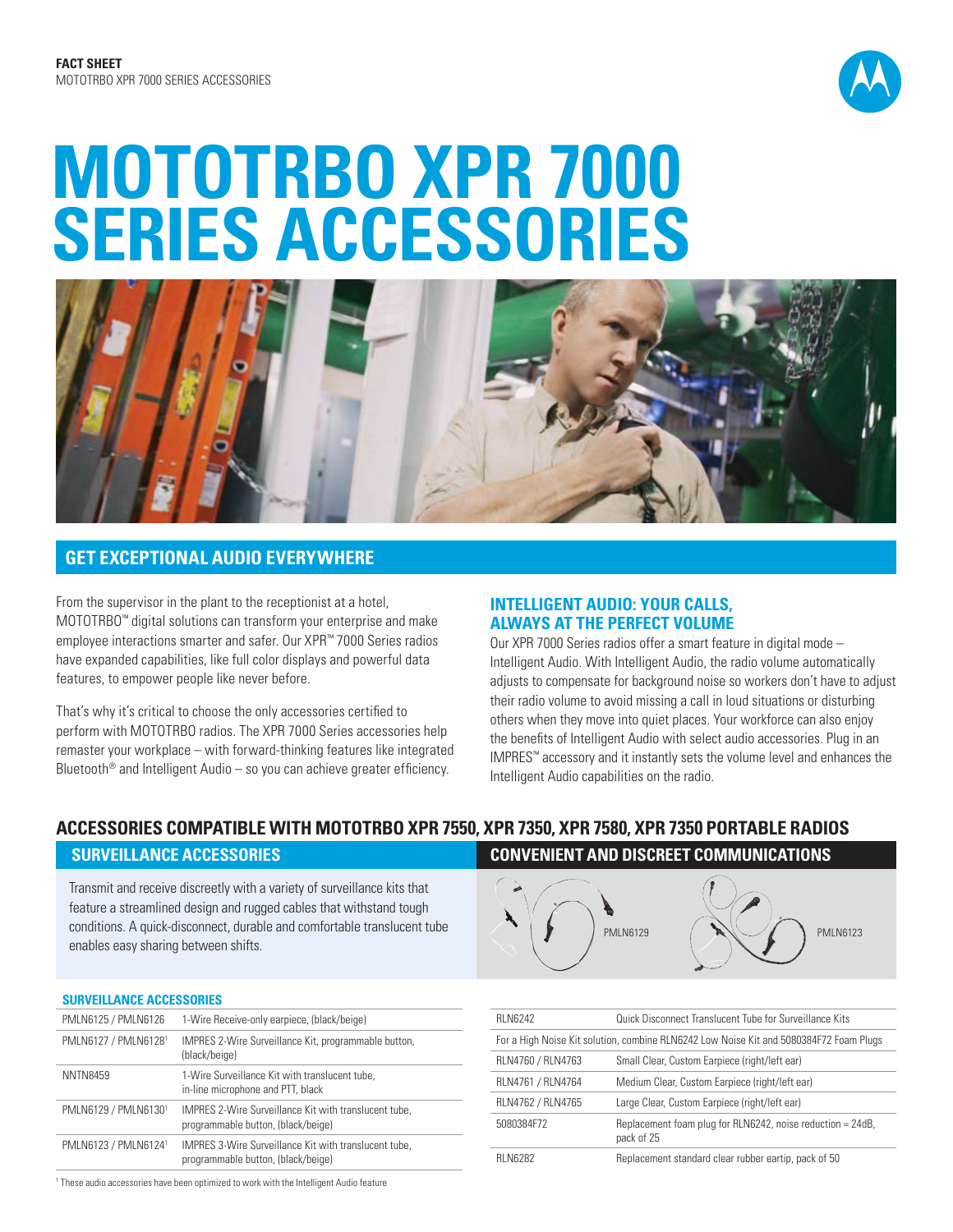# *MAKE YOUR WORKPLACE SIMPLER AND SMARTER*

Wireless accessories give you the flexibility to remove the radio from your belt and stay connected within 30 feet. We've embedded Bluetooth in to your XPR 7000 Series radio so no adapter is needed. A full portfolio of wireless accessories are available to meet your specific business needs. The XBT Heavy-Duty Wireless Headset is the state-ofthe-art digital headset that unleashes the power of MOTOTRBO radios to shield you from harmful, high-decibel noise while letting you hear the sounds you need to – people, alarms, alerts and more.

## **BLUETOOTH WIRELESS ACCESSORIES**

| <b>RLN6491</b>        | XBT Heavy Duty Headset, Over-the-Head,<br>Noise Reduction Rating: 25dB   |
|-----------------------|--------------------------------------------------------------------------|
| <b>RLN6490</b>        | XBT Heavy Duty Headset, Behind-the-Head, Noise Reduction<br>Rating: 23dB |
| <b>RLN6500</b>        | <b>Bluetooth Accessory Kit</b>                                           |
| NNTN8127 <sup>2</sup> | Operations Critical Wireless Push-to-Talk Pod                            |
| NNTN81251,2           | Operations Critical Wireless Earpiece with 12 inch cable                 |
| NNTN81261,2           | Operations Critical Wireless Earpiece with 9.5 inch cable                |
| NNTN82941,3           | Operations Critical Wireless Earbud with 11.4 inch cable                 |
|                       |                                                                          |

## *BLUETOOTH UNLEASH YOUR RADIO WITH INTEGRATED BLUETOOTH*

# NNTN8294 (Wireless Pod not included) RLN6490 RLN6500

NNTN82951,3 Operations Critical Wireless Earbud with 45.7 inch cable NTN2572 Replacement Wireless Earpiece, 12 inch cable NTN2575 Replacement Wireless Earpiece, 9.5 inch cable NNTN8361A Replacement Eartips for Operations Critical Wireless Earbuds PMLN6246 Replacement Swivel clip for Wireless Push-to-Talk Pod *Completely Discreet Surveillance Kit* RLN4922 Completely Discreet Earpiece NNTN8385 Y-ADAPTER for Wireless Push-to-Talk Pod (NNTN8127) NNTN8457 Neckloop Retention Hook bulk pack (10 pcs)

IMPRES batteries reduce the number of spare batteries you buy and increase the time before you need replacements. Only IMPRES batteries can be charged 150 additional times versus a standard battery  $-$  a 43% increase in charge cycles. If you charge radios two to three times a week, you'll get more than an extra year out of every IMPRES battery.

## *BATTERIES AND CHARGERS*

| <b>Batteries</b>      |                                                                                      |
|-----------------------|--------------------------------------------------------------------------------------|
| <b>PMNN4407</b>       | IMPRES SIim Li-Ion 1500 mAh battery Submersible (IP57)                               |
| <b>PMNN4409</b>       | IMPRES Hi-Cap Li-Ion 2150 mAh battery Submersible (IP57)                             |
| NNTN8129 <sup>2</sup> | IMPRES Hi-Cap Li-Ion 2300 mAh battery Submersible (IP57),<br>Intrinsically safe (FM) |
| <b>PMNN4448</b>       | IMRES Hi-Cap Li-Ion 2700 mAh battery submersible (IP57)                              |
| <b>PMNN4435</b>       | Lithium Manganese (LiMN) 1300 mAh battery submersible (IP57),<br>-30°C rated         |
| <b>Chargers</b>       |                                                                                      |
| <b>WPLN4232</b>       | IMPRES Single-Unit Rapid Rate Charger, 120V (US Plug)                                |
| <b>WPLN4212</b>       | IMPRES Multi-Unit Rapid Rate Charger, 120V (US plug)                                 |
| <b>WPLN4219</b>       | IMPRES Multi-Unit Rapid Rate Charger with Displays,<br>120V (US plua)                |

# *BATTERIES AND CHARGERS CHARGE IMPRES BATTERIES 150 MORE TIMES THAN A STANDARD BATTERY*



| NNTN7616C <sup>4</sup>               | <b>IMPRES Single-Unit Rapid Rate Vehicular Charger</b>                                      |  |
|--------------------------------------|---------------------------------------------------------------------------------------------|--|
| <b>NNTN8525</b>                      | Travel Charger, Rapid Rate with Mounting Bracket                                            |  |
| <b>IMPRES BATTERY ANALYSIS TOOLS</b> |                                                                                             |  |
| <b>NNTN7392</b>                      | <b>IMPRES Battery Reader</b>                                                                |  |
| <b>NNTN7676</b>                      | <b>IMPRES Battery Fleet Management Software, downloadable from</b><br>Motorola Online (MOL) |  |
| <b>HKVN4036</b>                      | <b>IMPRES Battery Fleet Management License Key</b>                                          |  |
| <b>NNTN7677</b>                      | <b>IMPRES Battery Fleet Management Multi-Unit Charger Interface Unit</b>                    |  |
| <b>NNTN8045</b>                      | <b>IMPRES Battery Fleet Management Single-Unit Charger Interface Unit</b>                   |  |
| NLN7967                              | Wall Mount Bracket for IMPRES Multi-Unit Charger                                            |  |
| <b>RLN5382</b>                       | Display Module for IMPRES Multi-Unit Charger                                                |  |

These audio accessories have been optimized to work with the Intelligent Audio feature, <sup>2</sup> Intrinsically Safe, <sup>3</sup> The INC RSM is compatible with Intelligent Audio with software release R2.2A. Note: INC B is NOT Intrinsic 4 Must be C revision or greater for compatibility with XPR 7000 series radios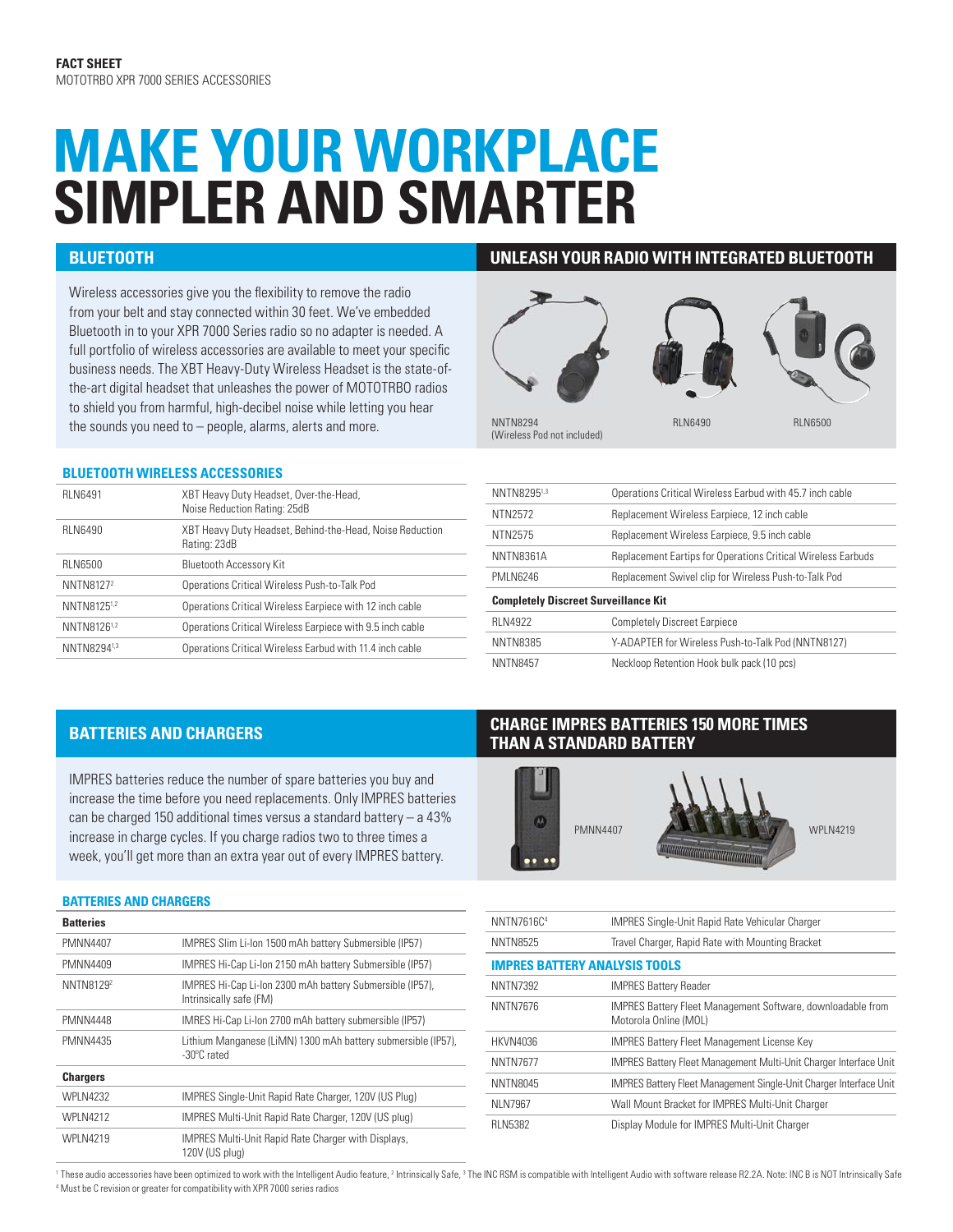Whether you're in a crowded stadium or a manufacturing plant, the INC RSM is optimized to perform with MOTOTRBO™ radios in extremely noisy, dirty and difficult environments. With its rugged construction and exceptional noise canceling, you can hear and be heard in high noise environments. Now you can work safely and be more productive in your workplace. The INC RSM offers convenient wearability by allowing you to clip the RSM to your shoulder or lapel and talk freely with a touch of the prominent push-to-talk button.

### *REMOTE SPEAKER MICROPHONES*

| NNTN83833             | <b>IMPRES Industrial Noise Canceling (INC) Remote Speaker Microphone with</b><br>3.5mm threaded audio jack (IP54)                               |
|-----------------------|-------------------------------------------------------------------------------------------------------------------------------------------------|
| NNTN8382 <sup>3</sup> | <b>IMPRES Industrial Noise Canceling (INC) Remote Speaker Microphone,</b><br>submersible (IP57)                                                 |
| PMMN40241.2           | Windporting Remote Speaker Microphone with 3.5mm audio jack, small<br>(IP54)                                                                    |
| PMMN40251,2           | <b>IMPRES Windporting Remote Speaker Microphone with 3.5mm audio jack</b><br>and emergency button, small (IP54)                                 |
| PMMN40401.2           | Windporting Remote Speaker Microphone, small, submersible (IP57)                                                                                |
| PMMN4046 <sup>2</sup> | <b>IMPRES Windporting Remote Speaker Microphone with volume control,</b><br>emergency button and programmable button, large, submersible (IP57) |
| PMMN4050 <sup>2</sup> | <b>IMPRES Noise-Cancelling Remote Speaker Microphone with 3.5mm audio</b><br>jack, large (IP54)                                                 |
| <b>RLN6074</b>        | Replacement Coil Cord Kit for PMMN4024 and PMMN4040                                                                                             |
| <b>RLN6075</b>        | Replacement Coil Cord Kit for PMMN4025, PMMN4050 and PMMN4046                                                                                   |

# *REMOTE SPEAKER MICROPHONES I CAN HEAR YOU, EVEN IF YOU CAN'T HEAR YOURSELF*



### *REMOTE SPEAKER MICROPHONES ACCESSORIES (FOR RSMS WITH STANDARD 3.5MM JACK)*

| AARLN4885 <sup>2</sup> | Receive-Only Covered Earbud with coiled cord                  |
|------------------------|---------------------------------------------------------------|
| RLN4941 <sup>2</sup>   | Receive-Only Earpiece with translucent tube and rubber eartip |
| WADN4190 <sup>2</sup>  | Receive-Only Flexible Earpiece                                |
| PMLN4620 <sup>2</sup>  | Receive-Only D-shell Earpiece                                 |
|                        |                                                               |

### *Remote Speaker Microphone Accessories for the INC Remote Speaker Microphone (NNTN8383) with 3.5mm Threaded Jack*

| <b>RLN5313</b> | One wire earpiece with clear acoustic tube, black                               |
|----------------|---------------------------------------------------------------------------------|
| <b>RLN5314</b> | One wire earpiece with clear acoustic tube, beige                               |
| <b>BDN6664</b> | Receive-Only Earpiece, Beige                                                    |
| <b>BDN6665</b> | Extra Loud Receive-Only Earpiece, Beige                                         |
| <b>BDN6726</b> | Receive-Only Earpiece, Black                                                    |
| <b>BDN6727</b> | Extra Loud Receive-Only Earpiece, Beige                                         |
| <b>BDN6666</b> | Receive-Only Earpiece with Volume Control, Beige                                |
| <b>BDN6728</b> | Receive-Only Earpiece with Volume Control, Black                                |
| <b>BDN6719</b> | Receive-Only Flexible Ear Receiver                                              |
| <b>BDN6781</b> | Receive-Only One wire earbud, black                                             |
| RMN4056        | Receive-Only, Dual Muff Headband Style Headset                                  |
| RMN4057        | Receive-Only, Dual Muff, Hardhat Headset. Mounts easily to hard hat with slots. |

Our lightweight headsets provide lasting comfort and our heavy-duty headsets provide comfortable ways to protect your hearing in noisy environments.

## *HEADSETS COMFORT AROUND THE CLOCK*



| <b>HEADSETS</b> |                                                                                           |
|-----------------|-------------------------------------------------------------------------------------------|
| PMI N51021.2    | Ultra-Lite Behind-the-Head Headset, single muff with in-line push-to-talk<br>and boom mic |
| RMN50581.2      | Lightweight Over-the-Head Headset single muff with in-line push-to-talk<br>and boom mic   |

| PMLN52751.2 | Heavy Duty Behind-the-Head Headset with Noise-Cancelling boom microphone.<br>noise reduction = $24dB$ |
|-------------|-------------------------------------------------------------------------------------------------------|
| PMLN51011.2 | IMPRES Temple Transducer with boom microphone and inline push-to-talk                                 |
| PMLN50961.2 | D-style Earset with inline push-to-talk                                                               |

# *KNOCKS. DROPS. SHOCKS. VIBRATION. STATIC.*

If your radio gets banged on a ride, rattled by heavy equipment or shocked by static electricity, our batteries will stay true and stand tough. These rigorous lab tests prove that Motorola radio batteries perform robustly and reliably, despite the toughest conditions.

| <b>MOTOROLA</b>                                        |     | 98% |
|--------------------------------------------------------|-----|-----|
| <b>POWER PRODUCTS</b>                                  | 53% |     |
| <b>MULTIPLIER</b>                                      | 47% |     |
| <b>HONEYWELL</b>                                       | 52% |     |
| See www.motorolasolutions.com/proventough for details. |     |     |

These audio accessories have been optimized to work with the Intelligent Audio feature, <sup>2</sup> Intrinsically Safe, <sup>3</sup> The INC RSM is compatible with Intelligent Audio with software release R2.2A. Note: INC B is NOT Intrinsic